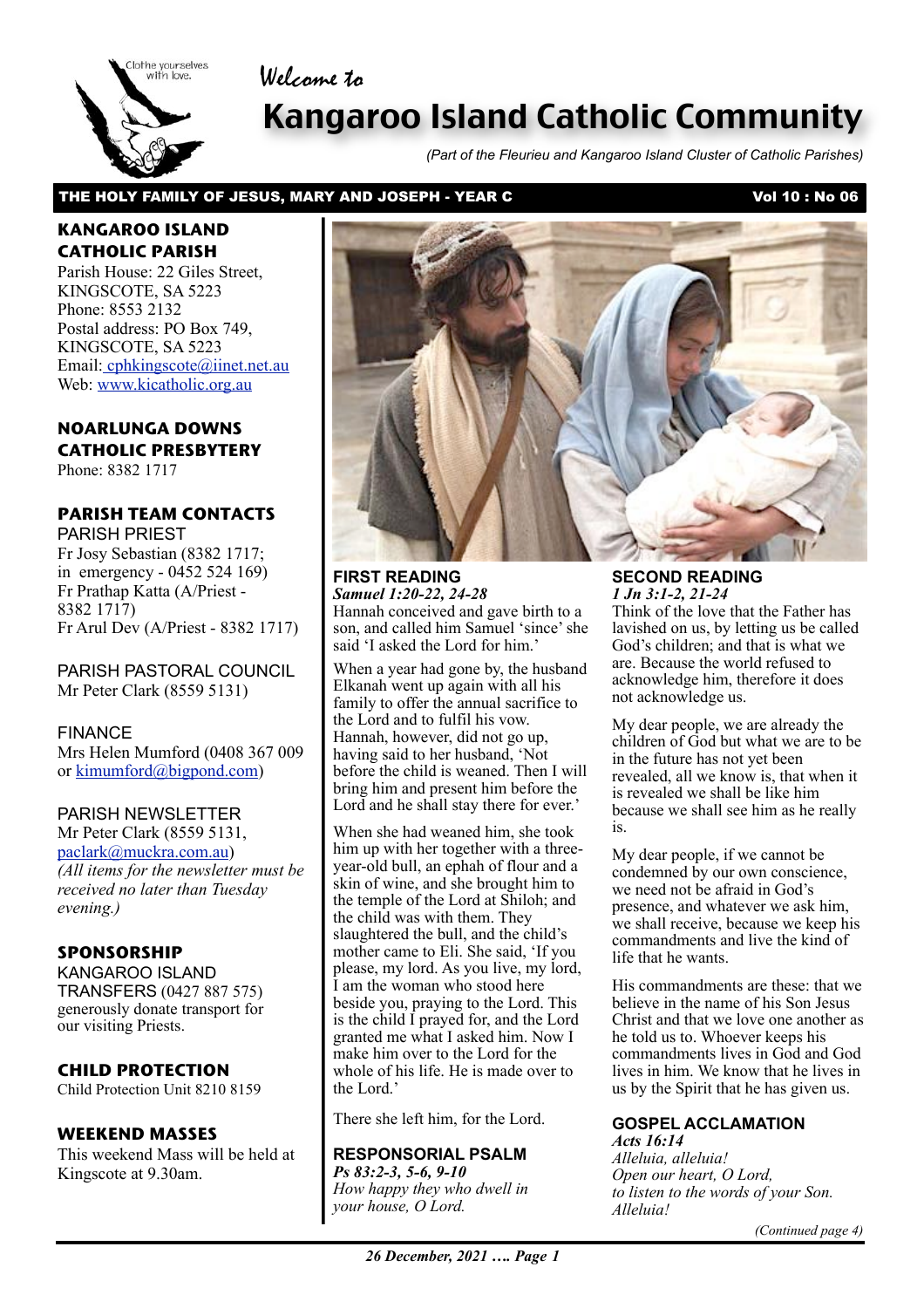

# **Bulletin Board**

# **PLEASE KEEP THESE PEOPLE IN YOUR PRAYERS**

**Sick:** Bill Roestenburg, Peter Weatherstone and Melanie Howson

# **December anniversaries:** Prudence

Brook, Margaret Chapman, Ann Comerford, Ernest Comerford, George Frauley, Annie Griffith, Graham Hammat, Franziska Hilz, Scott Imboden, Geraldine Kent, Nora Kerin RSJ, Eileen Johnson, John Kreffel, Anne Livingstone, Marcellina Mamogay, Frederick Moore, Valma Mumford, Sheila Norman, Denise Pettigrew, Ernie Reynolds, Joel Riley, Vernice Southern, Kevin Steinwedel, Eric Tabor, Mary Tully, John Wallace, Willard Wickham, Veronica Rue, and all the faithful departed.

*Please pray for all the faithful departed and may all our sick parishioners, relatives and friends know the healing love of Christ.*



**ROSTERS Comm Reader Cleaning** 26/12 A Clark M Slagter C Berden

#### **COVID Marsha**l 26/12 H Mumford

# **PRIEST ROSTER**

*(Often this roster changes if something unforeseen crops up)* 26/12 Fr William Loh

# **PRAYER FOR HEALING**

There will be a short break in the Prayers for Healing for Thursday 23 and Thursday 30 December. They will recommence on 6 January.



# **CLERICAL APPOINTMENTS**

"I wish to communicate the following appointments I have made, all effective on the Feast of St Agnes, Friday 21st January, 2022

1. **Vicar General** 

After 12 years of sterling service as either Vicar General or Apostolic Administrator's Delegate, Fr Philip Marshall has asked to be relieved of that role. I understand his request and am happy to accede to it. I take this opportunity to thank Philip for the manner in which he has, unstintingly, fulfilled these roles, often under difficult circumstances, yet always with generosity, compassion and wisdom. Thank you immensely Philip. A suitable opportunity will be found to thank him more formally at a later date.

I appoint Fr Dean Marin, hitherto Parish Priest of Mount Gambier and Millicent Parishes, as my new Vicar General.

In addition to this role I have asked Fr Dean to coordinate the Vocations Team

#### **2. Parishes of Murray Bridge, Murray Mallee & Mallee Border**

As Administrator of these three Parishes I appoint Fr Philip Marshall. For the time being Fr Philip will retain his present residence and commute between his home and the Parish as required.

# 3. **Parish of Payneham**

Fr Allan Winter PP has asked to be relieved of the role of Parish Priest of Payneham. I accept his request to move to lesser duties.

As the new Parish Priest Payneham I appoint Fr Michael Romeo, hitherto Parish Priest of Penola to this role.

In addition to this role as Parish Priest of Payneham I have asked Fr Michael to take on a mission of studies to begin preparations to study for a licentiate in Canon Law.

# 4. **Parishes of Mount Gambier & Millicent**

As the new Parish priest of Mount Gambier & Millicent, I hereby

appoint Fr Peter Zwanns, hitherto Parish Priest of Brooklyn Park-Richmond.

#### 5. **Parish of Brooklyn Park-Richmond**

As Parish Priest of the Parish of Brooklyn Park- Richmond, I appoint Fr Long Hai, hitherto Assistant Priest in Croydon Parish.

#### 6. **Parish of Penola**

As Parish Priest of the Parish of Penola, I appoint Fr Arul Dev, hitherto Assistant Priest at Noarlunga/Seaford and Willunga.

7. **Parish of Noarlunga Seaford** I appoint as Assistant Priest of Noarlunga/Seaford and Willunga, Fr Dominick Okwadha, hitherto Assistant priest at Brighton and Hallet Cove

# 8. **Parishes of Brighton and Hallett Cove** |

I appoint as Assistant priest of Brighton and Hallett Cove Fr Prathap Katta hitherto Assistant Priest at Noarlunga Seaford and Willunga.

- 9. **Parish of Kangaroo Island** I have transferred Pastoral Care of the Parish of Kangaroo Island from Noarlunga Seaford Parish to henceforth be administered by the Cathedral Parish, Adelaide.
- 10. **Cathedral Parish of St Francis Xavier**

I appoint Deacon Paul Crowe to the staff of the Cathedral Parish.

> *In Domino, +Patrick O'Regan Archbishop of Adelaide*

How to say hi in Mandarin

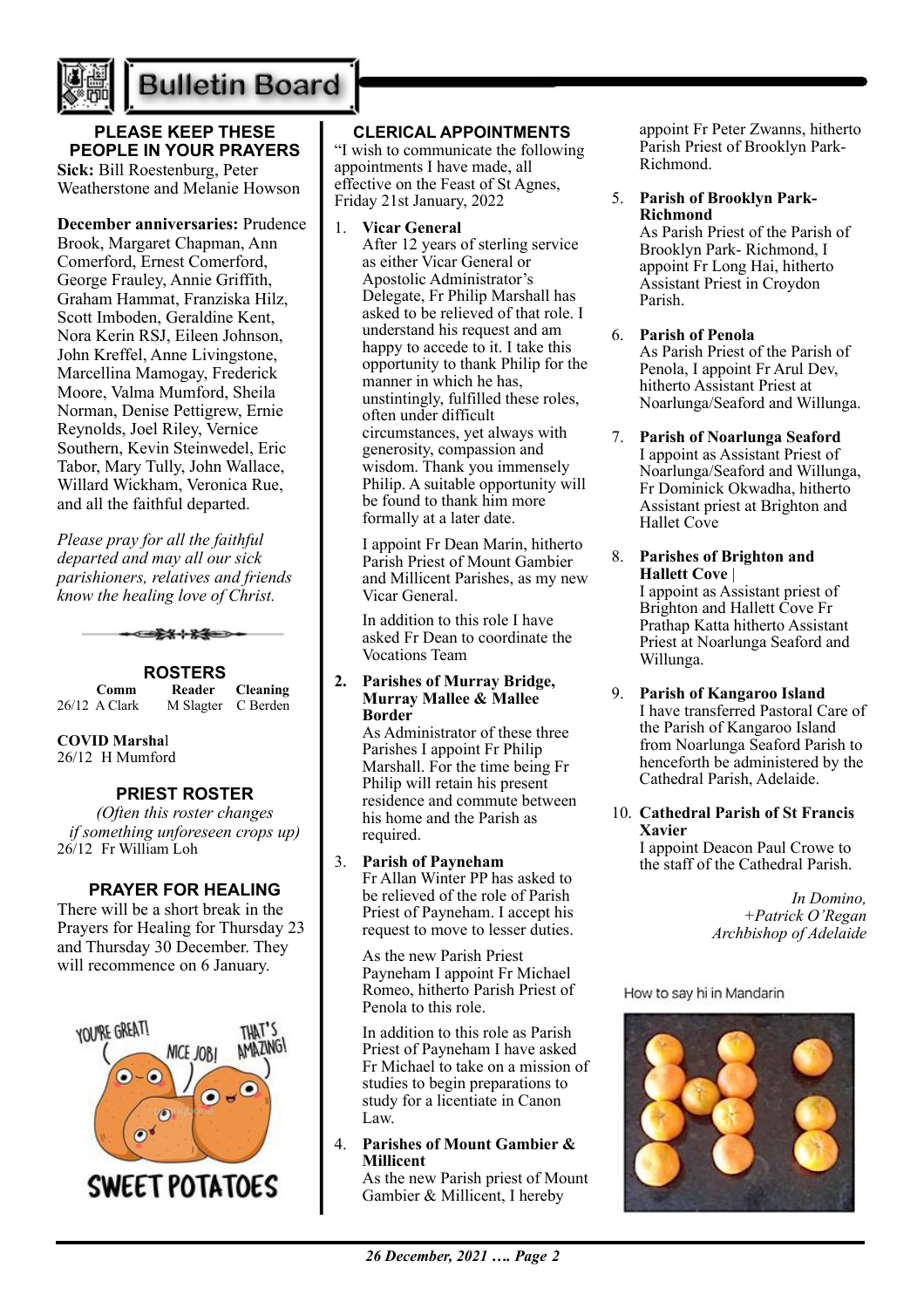

# **Ron Rolheiser column**

*Ronald Rolheiser, a Roman Catholic priest and member of the Missionary Oblates of Mary Immaculate. He is a community-builder, lecturer and writer. His books are popular throughout the English-speaking world and his weekly column is carried by more than sixty newspapers worldwide*

⊂≡≩≭⊹⊁≸≔⊃

# **NO ROOM IN THE INN**

Jesus was born outside of the city, outside of a hospital, outside of a normal house. The Gospels tell us he was born in a stable, outside the city because *there was no room for them in the inn.*

We have always vilified the infamous innkeeper who turned Mary and Joseph away, and the lesson we took from this was the need for less selfpreoccupation in our lives, that we should not be so busy and preoccupied that there's no room for the divine to be born in our lives.

Indeed, there's a lesson there, one I need for my own life. Given the pressures of the past few weeks, so far this year I haven't had the chance to give Christmas more than a passing thought. No room in my inn right now! And so, I nurse a lot of sympathy for that original innkeeper, knowing how easily we can over-pack our lives so that there's no room left to welcome in a divine visitor.

Now, while that's an important challenge, biblical scholars suggest there's a deeper lesson in the fact that Jesus was born in a stable outside the city because there was no room for him in the inn. The real point the Gospels are making is not so much the seeming callousness of an innkeeper, but rather the fact that Jesus was born outside of a city, outside of what's comfortable, outside of glamour and fame, outside of being recognized by the rich and the powerful, outside of notice by the everyday world. Jesus was born in anonymity, poor, outside of all notice, except by faith and God.

His birth outside the city also foreshadowed his death and burial. Jesus' earthly life will end as it began, as a stranger, an outsider, crucified outside the city, buried outside the city, just as he was born outside the city.

Thomas Merton once gave a particularly poignant comment on this: *Into this world, this demented* 

*inn, in which there is absolutely no room for Him at all, Christ has come uninvited. But because He cannot be at home in it, because He is out of place in it, and yet must be in it, His place is with those others for whom there is no room. His place is with those who do not belong, who are rejected by power because they are regarded as weak, those who are discredited, who are denied status as persons, who are tortured, bombed, and exterminated. With those for whom there is no room, Christ is present in the world. He is mysteriously present in those for whom there seems to be nothing but the world at its worst.*

Jesus was born into this world unnoticed, outside the city, outside of all persons and events that seemed important at the time. Two thousand years later, we now recognize the importance of that birth. Indeed, the world measures time by it. We are in the year 2021 since that unnoticed birth. However, at the time, almost no one took notice.

What's the lesson? What's the takeaway? Among other things, this is meant to give us a different perspective vis-à-vis what's ultimately important in this world and what isn't. Who ultimately shapes history? The big movers and shakers or those on the outside?

Biblically speaking, most of us were born outside the city, meaning that in our lives we will forever be the outsiders, unknowns, anonymous, small-time, small-town, persons who are incidental to the big picture and the big action. Our photo and our story will never grace the headlines. Our names will never be up in lights and we will live and die in basic anonymity, not known by many outside of our own small circles.

Most of us will live out our lives in quiet obscurity, in rural areas, in small towns, and in the unknown parts of our cities, watching the big events of our world from the outside and always seeing someone other than ourselves

as important. We ourselves, seemingly, will remain forever unknown and our talents and contributions will not be particularly noticed by anyone, perhaps not even by our own families. Figuratively, we will always be "outside the city". We will live, work, and give birth to love and life in humble places.

Perhaps most painful of all, we will know the frustration of being unable to truly give our talents and gifts over to the world, but will find instead that the deepest symphonies and melodies that live within us will never find much expression in the outside world. Our dreams and our deepest riches will never find much of an earthly stage. There will never be a place in the inn for what's best in us to be born. Our deep riches, like Jesus' birth in our world, will remain "outside the city", ultimately dying by the martyrdom of anonymity and inadequate self- expression (also "outside the city").

Mary gave birth to the Christ in a barn outside the city because there was no room in the inn. This is a comment on more than just the inhospitality of one over-stressed innkeeper. It's an important teaching on how we need to assess what ultimately shapes life. In essence, it tells us that it's not necessarily those who seemingly preside at the center of things (the powerful, the rich, the famous, the government leaders, the entertainment celebrities, the corporate heads, the scholars, the academics) who will have time measured by their lives. What's deepest, most meaningful, and most important in life is often born in anonymity, unnoticed by the powerful, tenderly swaddled in faith, outside the city.

*You can read, or download, Ron Rolheiser's weekly columns from his website at: [www.ronrolheiser.com](http://www.ronrolheiser.com)*